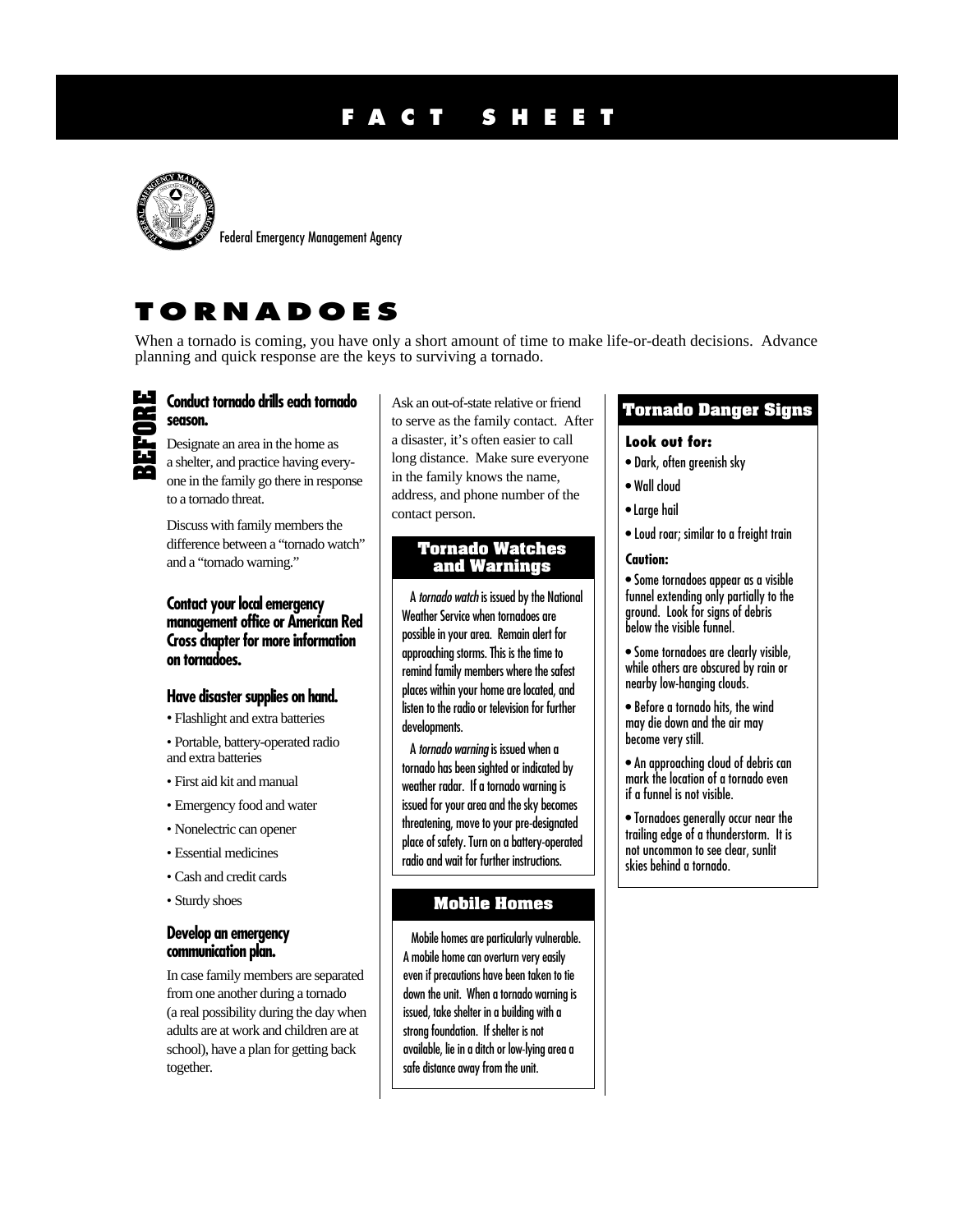

**Durif at home:**<br> **Durify C** at one<br>
cellar, or the building. ■ Go at once to the basement, storm cellar, or the lowest level of the building.

> ■ If there is no basement, go to an inner hallway or a small inner room without windows, such as a bathroom or closet.

■ Get away from windows.

■ Go to the *center* of the room. Stay away from corners because they tend to attract debris.

■ Get under a piece of sturdy furniture such as a workbench or heavy table and hold on to it.

■ Use arms to protect head and neck.

■ If in a mobile home, get out and find shelter elsewhere.

#### **If at work or school:**

■ Go to the basement or to an inside hallway at the lowest level.

■ Avoid places with wide-span roofs such as auditoriums, cafeterias, large hallways, or shopping malls.

■ Get under a piece of sturdy furniture such as a workbench or heavy table or desk and hold on to it.

■ Use arms to protect head and neck.

#### **If outdoors:**

■ If possible, get inside a building.

■ If shelter is not available or there is no time to get indoors, lie in a ditch or low-lying area or crouch near a strong building. Be aware of the potential for flooding.

■ Use arms to protect head and neck.

#### **If in a car:**

**AFTER**

■ *Never* try to outdrive a tornado in a car or truck. Tornadoes can change direction quickly and can lift up a car or truck and toss it through the air.

■ Get out of the car immediately and take shelter in a nearby building.

■ If there is no time to get indoors, get out of the car and lie in a ditch or low-lying area *away* from the vehicle. Be aware of the potential for flooding.

#### **Help injured or trapped persons.**

Give first aid when appropriate. Don't try to move the seriously injured unless they are in immediate danger of further injury. Call for help.

■ Turn on radio or television to get the latest emergency information.

■ Stay out of damaged buildings. Return home only when authorities say it is safe.

■ Use the telephone only for emergency calls.

■ Clean up spilled medicines, bleaches or gasoline or other flammable liquids immediately. Leave the building if you smell gas or chemical fumes.

■ Take pictures of the damage both to the house and its contents for insurance purposes.

**Remember to help your neighbors who may require special assistance — infants, the elderly, and people with disabilities.**

#### **Inspecting Utilities in a Damaged Home**

**Check for gas leaks —** If you smell gas or hear a blowing or hissing noise, open a window and quickly leave the building. Turn off the gas at the outside main valve if you can and call the gas company from a neighbor's home. If you turn off the gas for any reason, it must be turned back on by a professional.

**Look for electrical system**

**damage —** If you see sparks or broken or frayed wires, or if you smell hot insulation, turn off the electricity at the main fuse box or circuit breaker. If you have to step in water to get to the fuse box or circuit breaker, call an electrician first for advice.

**Check for sewage and water lines damage —** If you suspect sewage lines are damaged, avoid using the toilets and call a plumber. If water pipes are damaged, contact the water company and avoid using water from the tap. You can obtain safe water by melting ice cubes.

### **Mitigation**

Mitigation includes any activities that prevent an emergency, reduce the chance of an emergency happening, or lessen the damaging effects of unavoidable emergencies. Investing in preventive mitigation steps now, such as checking local building codes and ordinances about wind-resistant designs and strengthening unreinforced masonry, will help reduce the impact of tornadoes in the future. For more information on mitigation, contact your local emergency management office.

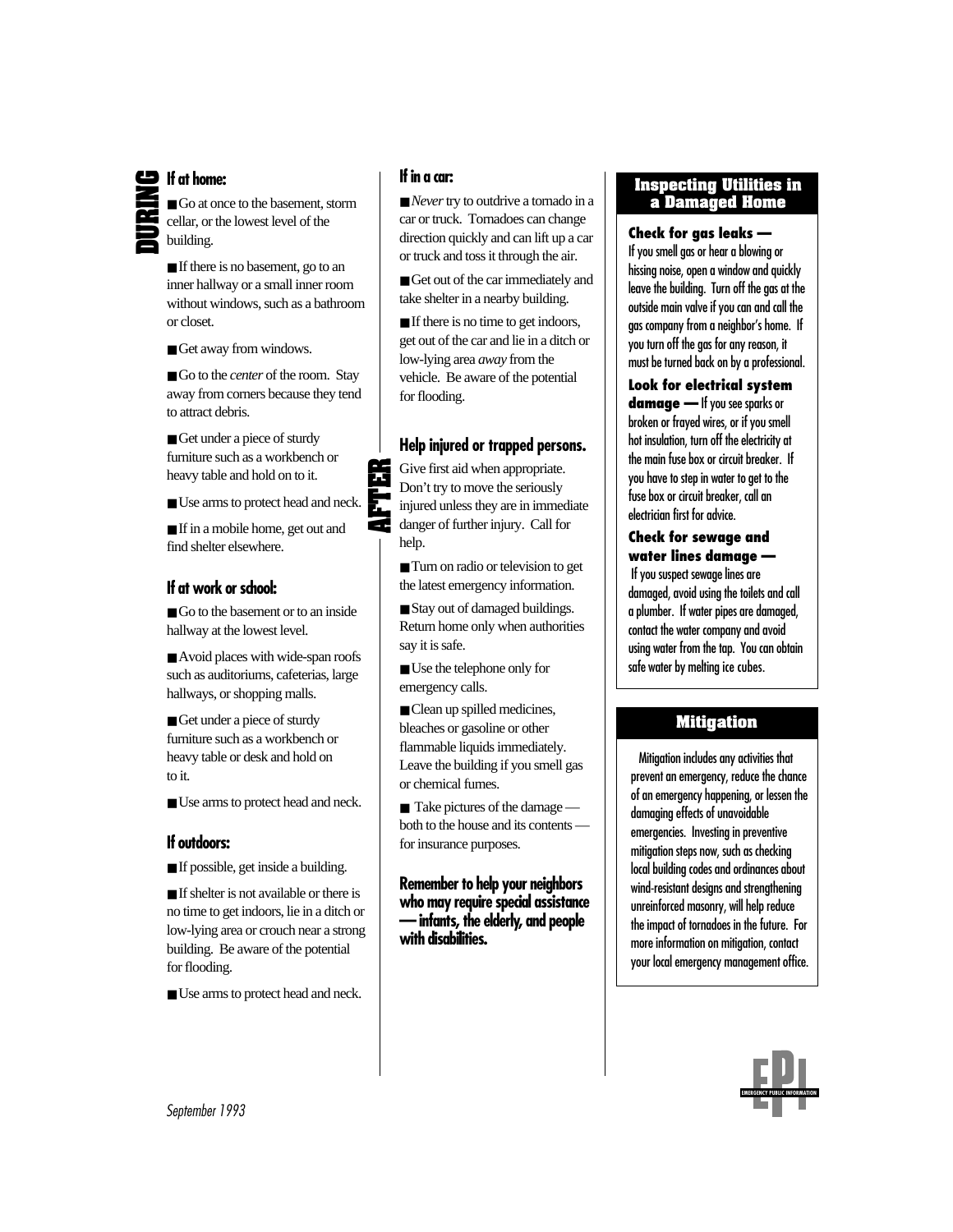### **B A C K G R O U N D E R**

### **T O R N A D O E S**

**EMERGENCY INFORMATION**

**1.** The best protection during a tornado is in an interior room on the lowest level of a building, preferably a basement or storm cellar.

**2.** Tornadoes strike with incredible velocity. Wind speeds may approach 300 miles per hour. These winds can uproot trees and structures and turn harmless objects into deadly missiles, all in a matter of seconds. Mobile homes are particularly vulnerable to tornadoes.

**3.** Injuries or deaths related to tornadoes most often occur when buildings collapse, people are hit by flying objects or are caught trying to escape the tornado in a car.

**4.** Tornadoes are most destructive when they touch ground. Normally a tornado will stay on the ground for no more than 20 minutes; however, one tornado can touch ground several times in different areas.



Tornadoes can occur in any state but are more frequent in the Midwest, Southeast, and Southwest. The states of Alabama, Arkansas, Florida, Georgia, Illinois, Indiana, Iowa, Kansas, Louisiana, Mississippi, Missouri, Nebraska, Oklahoma, South Dakota, and Texas are at greatest risk.

# **WHAT IS A TORNADO?** *A tornado is a violent windstorm characterized by a twisting, funnelshaped cloud. It is spawned by a thunderstorm (or sometimes as a result of a hurricane) and produced when cool air overrides a layer of warm air, forcing the warm air to rise rapidly. The damage from a tornado is a result of the high wind velocity and windblown debris. Tornado season is generally March through August, although tornadoes can occur at any time of year. They tend to occur in the afternoons and evenings: over 80 percent of all tornadoes strike between noon and midnight.*